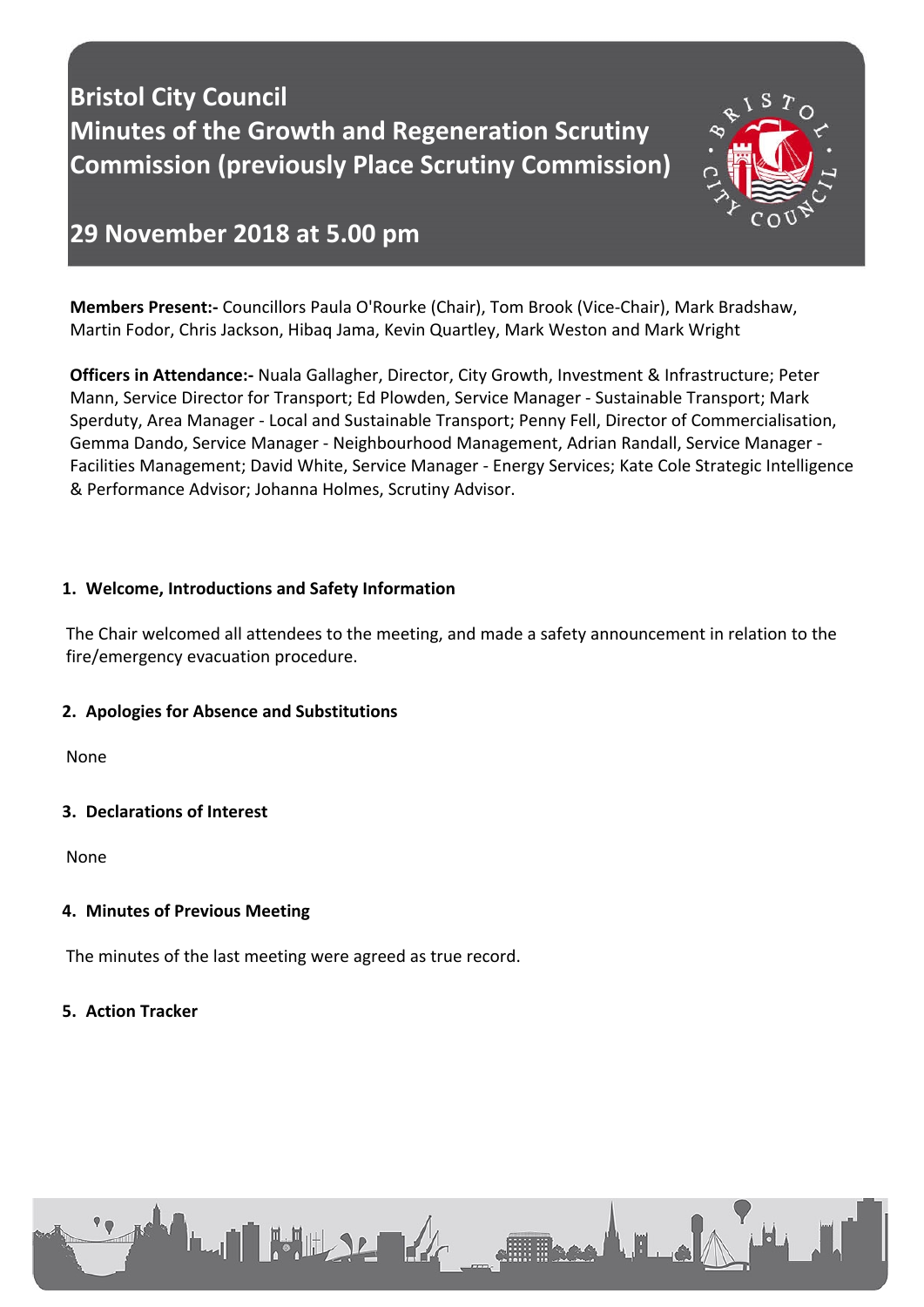Members agreed the actions from the previous meeting were complete except for the first action where it hadn't been possible to receive a response. It was suggested the Mayor could be asked as it is he who now holds the transport portfolio. It was also suggested that this could be directed to a cabinet member briefing if a response is required.

#### **6. Chair's Business**

None

#### **7. Work Programme**

Members noted the Scrutiny Work Programme.

The Chair said there was possibility of having a scrutiny inquiry day in 2019.

Cllr Wright said that he would like the Commission to look at what changes were or are being made to the Joint Spatial Plan (JSP) as soon as it was possible.

#### **8. Public Forum**

The following public forum statements and questions were received:

Statements:

- 1. PFS 1- Alan Aburrow (Ex-Chairman, NP3 Transport Working Group)
- 2. PFS 2 David Redgewell South West Transport Network with support from John Hassall/Nigel Bray (Railfuture Severnside)
- 3. PFS 3 Councillor Steve Pearce (St George Central) and Councillor Don Alexander (Avonmouth & Lawrence Weston)

#### Questions:

- 1. PFQ 1 Roger Gimson (Chair) BCR Community Partnership
- 2. PFQ 2 Roger Gimson (Chair) BCR Community Partnership

**LAI FULLSLER** 

The following comments were made:

- PFS1 Mr Aburrow reiterated that he was not content with the 2020 dates in the Highways Report for completing highways projects.
- PFQ 1/2 –Highways Officers were asked to confirm that the web-based processes would be ready for January. Officers said that was the intention yes and that was the timeframe they were working to. But they were also working on other larger projects and they were to a degree reliant on other teams in the council having the capacity to up-load the information on the internet so it is available.
	- $\circ$  It was asked if it was possible to use part of the stated 9.5M income from parking on the minor traffic schemes. The Director for Transport said that was a question for the wider budget process and would need to be consulted on. A Member then commented that as the surplus in question can only be used for works such as this it could be done if there was a will to do it.

**Allisage A. B. Le**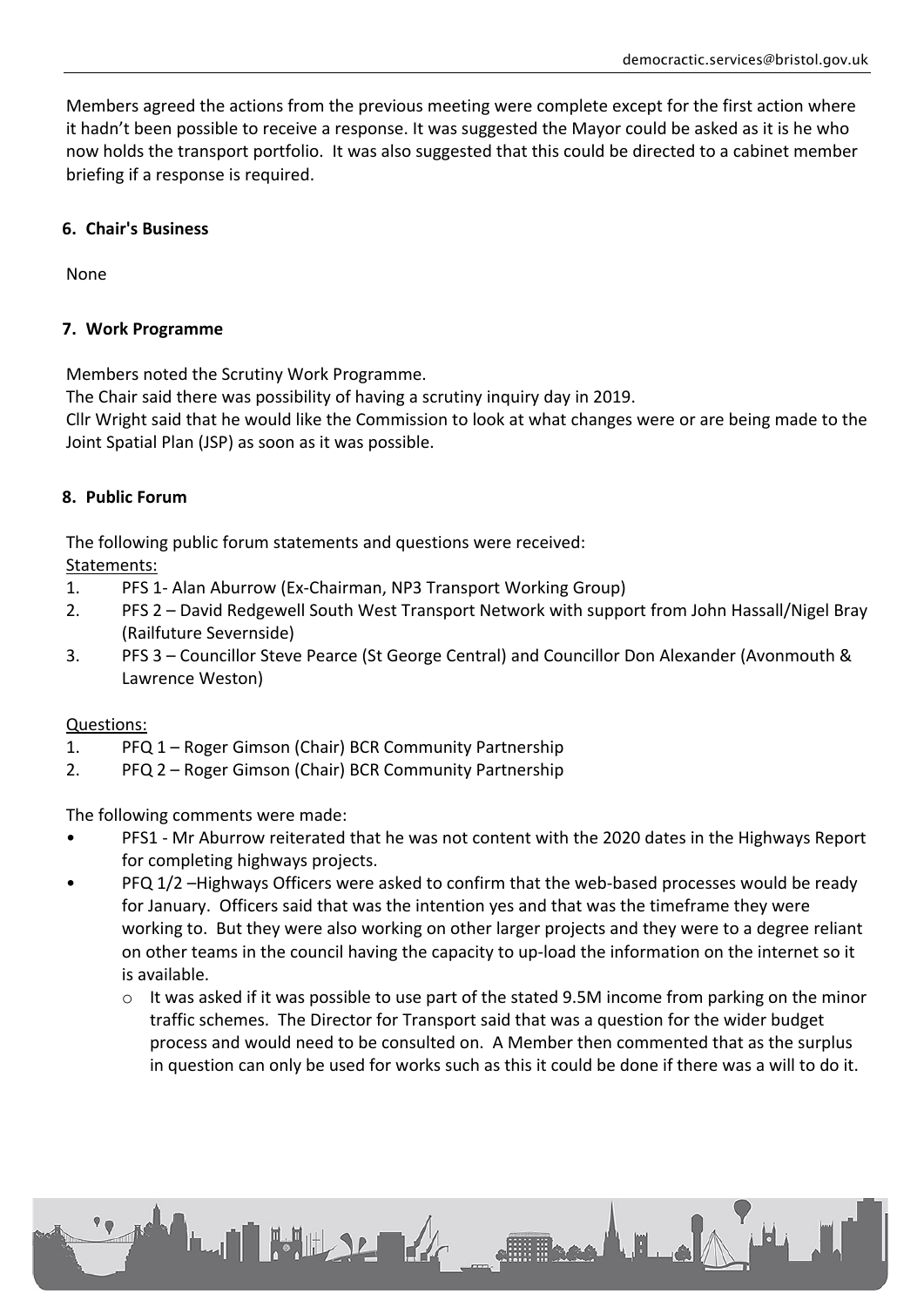But it was then suggested that there aren't enough staff to deliver the projects even if the funding existed.

• PFS 2 – (taken later in the meeting between agenda item 10 and 11) David Redgewell underlined how BCC are transferring the function of public transport over to the West of England Combined Authority (WECA) from the beginning of December. This he said means that work on the transport network including buses and trains and all strategic roles will now be under WECA. Mr Redgewell commented that he didn't think this was generally understood by the public.

### **9. Local Highways Scheme Delivery**

Ed Plowden, Service Manager for Sustainable Transport presented Members with a set of slides along with the published report and appendices. It was reiterated that the team had a wider capacity now it wasn't focussed on RPZ and that the staffing issues were being addressed. The following questions and comments were made during the discussion that ensued:

- Although there was recognition of the previous limited capacity, Members were critical of what they described as a lack of communication in the past. They said that it reflected badly on them and the Council when responses to queries didn't come. It was asked if in future they could be notified when milestones had not been met or were going to be missed.
- There was some disappointment expressed that the Traffic Choices webpages had now gone. Members said that amongst other things it had provided the costings which had helped keep the discussions realistic.
- Member expressed frustration that that the delays in the Cribbs Patchway New Neighbourhood (CPNN) housing development had in reality put a halt on all highways projects in the north of the city.
- Members did express some cynicism about the timescales laid out in the report i.e. January 2019. They also questioned the likelihood of a successful recruitment process in such a short time period given how long the team have been carrying four vacancies.
- However, Members were generally very pleased with the processes that were being proposed by officers and said they particularly wished to see the new web-based process up and running as soon as possible.
- A Member suggested that bringing Sustrans into the frame now could help.

**LAN HULLER** 

- Officers reiterated that what was being presented was still a draft and work in progress. It wasn't the answer to everything but by bringing the internal processes together it did provide a way forward.
- It was asked if it was possible to look into whether Community Infrastructure Levy (CIL) money could be used to pay for the drawing up of schemes in future **ACTION: Officers to look in to this and report back.**
- Officers said it would help if schemes could be bundled up in future. A Member suggested having an annual event /workshop to identify schemes.

de 11 de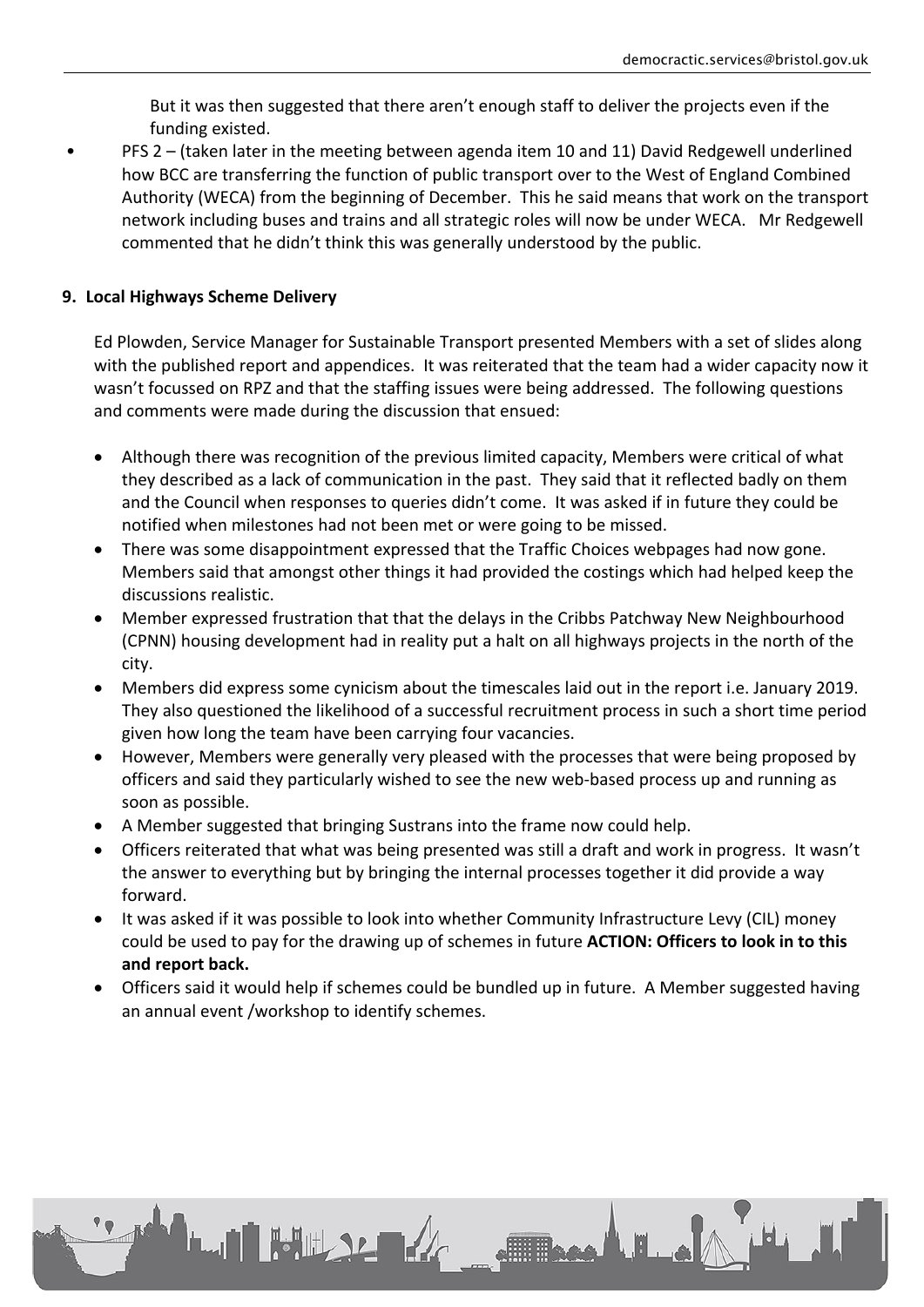- The Chair said that things appeared to be improving and thanked the officers for their time and commitment. Officers were asked to provide a progress update in January or February 2019, particularly on:
	- o How the recruitment was progressing
	- o How web design process was progressing
	- o How the process for Area Committees are progressing and whether they are on schedule

#### **ACTION: Officers to provide an up-date in January 2019 on the above points**

At this point it was highlighted that this meeting was Peter Mann's (Director for Transport's) last public meeting at the City Council before he moved on to a new job at West of England Combined Authority (WECA) into the position of Head of Strategic Transport Integration. Members expressed their thanks to Peter for his hard work and commitment and wished him all the best for the future.

#### **10.Bristol City Harbour Review**

Gemma Dando, Service Manager - Neighbourhood Management took the meeting through the published Bristol City Docks Review Project information. Gemma explained that a review is to be undertaken on how the docks operate; she was seeking Members views on where the focus should be and where they thought any 'red lines' should be drawn. The following points were raised during the discussions:

- It currently costs the council approx. 1M to run the docks and the aim is to reduce that figure
- It was a Member's view that the harbour should be cost neutral but the process for getting there could be very controversial. It was thought to be good they were bench marking with other areas. It was requested that both the scrutiny commission and the public were continually kept on board throughout the process.
- It was stated that there are a number of commercial organisations currently making a lot of money from the harbour. Conversely a Member said that BCC needed to take care that it didn't price other smaller organisations out of the picture.
- It was confirmed that the project would soon be moved under Penny Fell Director of Commercialisation (Resources Directorate).
- Another Member asked what sort of percentage difference having improved licenses might achieve. It was thought to be possible that at least 50% of the harbour costs could be recouped this way. It was agreed that more information on the figures would be provided to Members **ACTION: Officers to provide Members with further information about how costs savings could be achieved via increased licence fees.**
- It was said that Bristol City Council have received a number of requests from the Department for Transport for an update on the progress towards being moved to a "Trust Port" status. Some Members suggested that there were a number other options to look into other than a harbour 'trust'. Reservations were expressed about the Council potentially losing control of the harbour.

Jackson

A Member commented that the harbour is part of the Cities transport network and that this

**LAN HULLY ARE**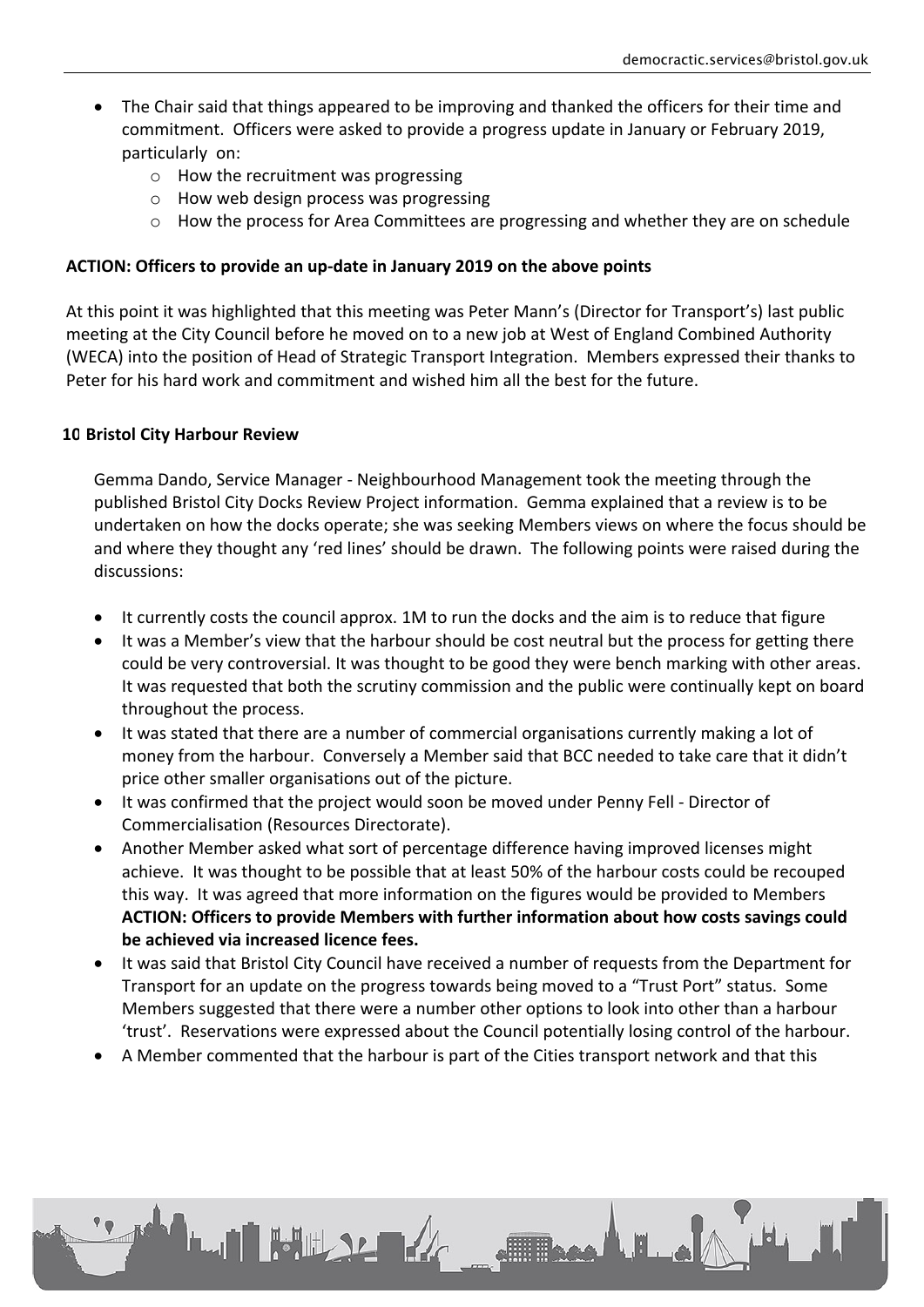should be seen as an opportunity to enhance this aspect of it.

- It was said there are a number of harbour related projects such as the harbour walls. Some of which are infrastructure and sit in the Growth and Regeneration directorate and some are now in Resources directorate.
- The Chair said she thought the Council needed to exercise caution; heavy regulation of the harbour must not take its charm away. It was also said that the Harbourside is a diverse community that shouldn't be damaged for the sake of a few pounds and that BCC should resist doing only what the Government wanted it to do.
- Forthcoming Harbour Consultation: The Council is in contact with some groups and those who have moorings and so will engage with them to find out how they want to be involved. It was agreed that Members would be kept informed with the consultation process. **ACTION: Officers said they would send the draft consultation to Members.**
- Gemma finished by saying that the project was about how people see the harbour in future, what aspirations there are to support it and to generate some money from it. She hadn't intended it to be about trusts specifically and so this feedback was helpful and would be taken on board. She did however make the point that it is classified as a community not residential harbour and it therefore doesn't have the correct policy framework guiding it. There is a lot of best practice on this that could be shared with Members if they wanted.
- It was agreed that this item would come back to the Commission again before it went to Cabinet in May or June 2019. **ACTION: to be agreed between Members and Officers when in 2019 the appropriate time is for this item to come back to the Commission.**

# **11.Quarterly Performance Progress Report (Quarter 2)**

Kate Cole, Strategic Intelligence & Performance Advisor introduced the report to Members. It was explained that, of the 15 measures reported this quarter:

- 7 (46%) are above target
- 4 are below target
- 7 are performing better than at the same time last year

**LATHERLAND** 

- 4 are new measures so only have an annual target for 2018-19, but no trend to report
- There are a further 13 measures which are only reported annually, and these will be brought to a future meeting when Q4/year-end performance data is presented.

The following points were raised and discussed:

- Increasing the number of affordable homes delivered in Bristol: A Member asked if the figure for this year was likely to be lower than last year instead of more. It was said that BCC are still projecting to exceed the affordable homes target of 240 units. It is expected that many of them will be complete towards the end of the year. A lot of work is currently being done to turn things around. The Chair asked that Members were provided with further information on this. **ACTION: Officers to provide further narrative on this indicator.**
- Members were pleased to see that figures show an increase in the number of passenger journeys on buses. However, one Member said it would be useful to compare bus usage figures with the

Jackson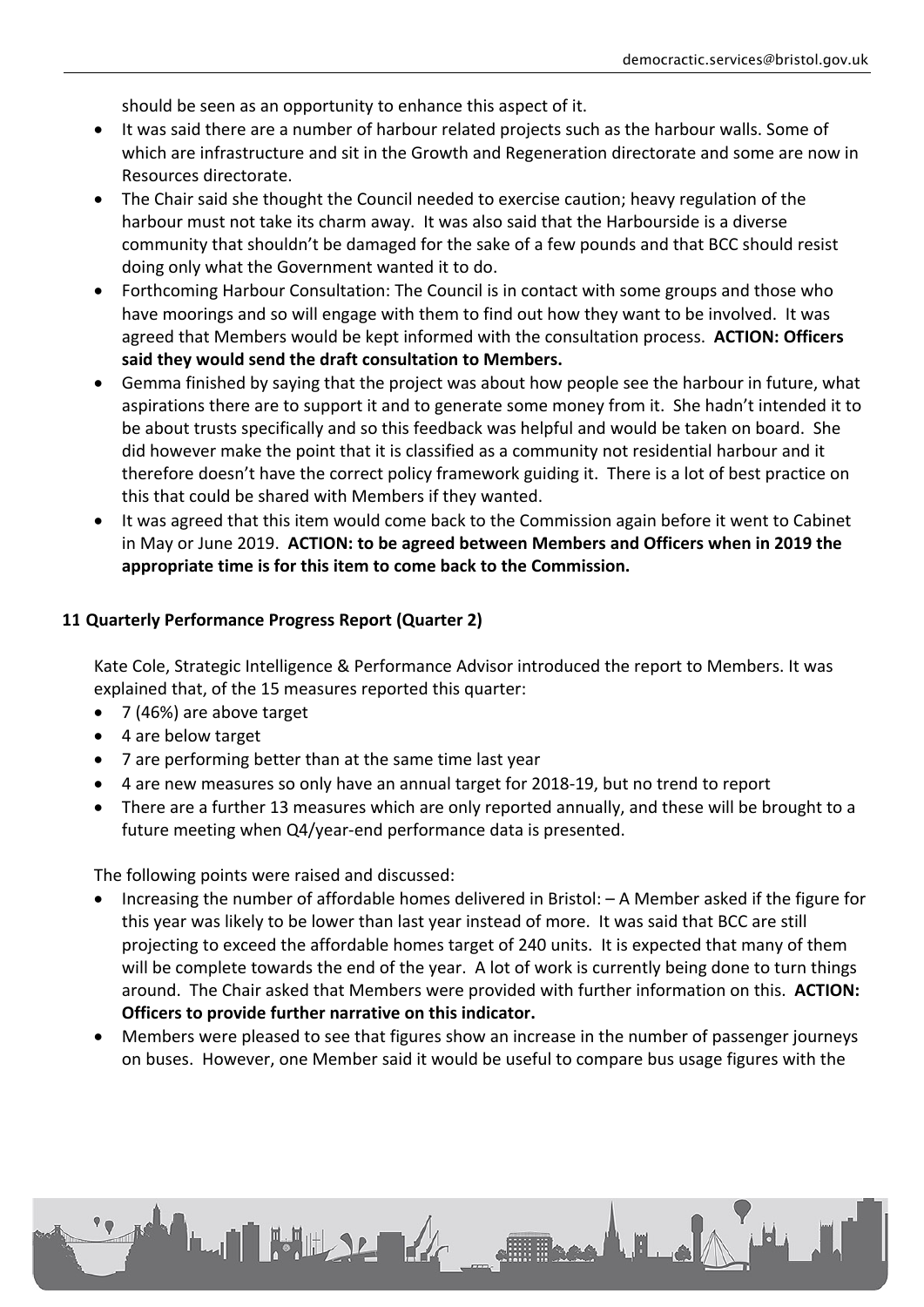available 'capacity' figures and asked if the data was available on this? **ACTION: Officers to look into this and see if the data is available and report back.**

 (DGR120) A Member asked why the number of people 'seriously injured' and the number of people 'killed' were both grouped under the same indicator when they were very different outcomes. He said the figures were a 'good news story' (as less people had actually been killed) but doesn't really appear so when just looking at the figures as they are and asked if it was possible to separate the data so it very clear. Officers said the data was provided by the police but they would look into separating the data. Another Member asked if it was possible to look at this data going back about 10 years or so, so that comparisons could be made. **ACTION: Officers to look into separating the two indicators and also to see if comparable data is available.**

#### **12.Growth and Regeneration Directorate Risk Register**

Members considered the report. It was conformed that work is currently being undertaken by the Risk Manager on a Risk Management Assurance Strategy that will coordinate providing risk information to Cabinet, Audit Committee, and Scrutiny Committees. Meetings will be set up to/ discuss in due course.

# **13.City Leap Project**

Councillor Alexander read out public forum statement No. 3 at this point.

David White, lead officer for Energy Services introduced the item and briefly took Members though the published report and exempt information. He explained that the project was to help the council deliver its corporate objectives and to 'up the pace' in Bristol reaching its carbon neutrality targets.

It was explained that there were 180 expressions of interest in response to the prospectus last May. Officers have now met with representatives from nearly all of them.

# **Exclusion of the Press and Public**

The Committee were asked to pass the following resolution:

That under s.100A(4) of the Local Government Act 1972, the public be excluded from the meeting for the following item of business on the grounds that it involved the likely disclosure of exempt information as define d in paragraph 3, information relating to the financial or business affairs of any particular person (including the authority holding that information), of Part 1 of schedule 12A of the Act. This is listed as APR10.4 within the Bristol City Council Constitution.

#### Notes

- Bristol Energy is key to the City Leap Project and processes.
- BCC are the facilitators and are not monopolising the projects
- All sorts of issues such as leverage of assets, legal implications and procurement issues still need to be worked through.